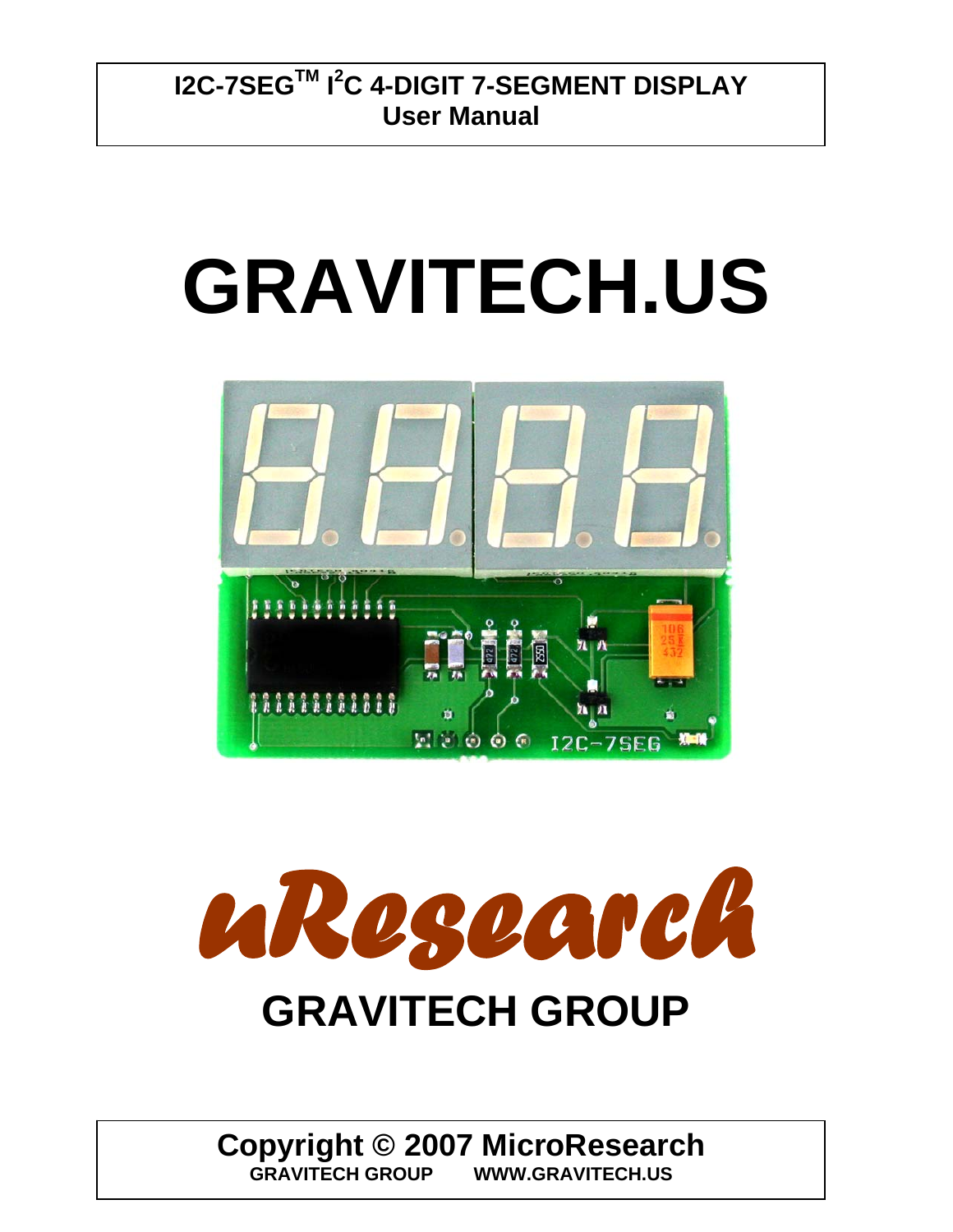#### **Description Features**

The I2C-7SEG board is a 5-pin CMOS device that provides 4-digit of 7-segment display using  $I^2C$  bus. There are no external components required. Only two signal lines SDA and SCL plus supply voltage and ground are required to be connected. This makes it perfect for embedded systems that require LED display.

This board features innovations that set it apart from other 7-segment module. Innovations feature like on-board  $I^2C$ address jumpers, pull-up resistors and power LED. The module can be quickly connected directly on to the breadboard. The board is small and compact in size 1.50 x 2.05 inches.

The I2C-7SEG is designed base on SAA1064 IC. The circuit is especially designed to drive four 7-segment LED displays with decimal point by means of multiplexing between two pairs of digits. It features an I<sup>2</sup>C bus slave transceiver interface with the possibility to program four different SLAVE ADDRESSES, a POWER RESET flag, 16 current sink OUTPUTS, controllable by software up to 21 mA, two multiplex drive outputs for common anode segments, an on-chip multiplex oscillator, control bits to select static, dynamic and blank mode, and one bit for segment test.

A jumper pins vary the fixed  $I^2C$  address and allow up to four devices to share the same l<sup>2</sup>C bus.

- Five colors to choose from (green, red, orange, orange/red and yellow)
- Flicker free multiplexed 7-segment display
- Total control of individual segment
- Display brightness controllable by software
- Automatically refreshes and updates each display digit
- Free up host controller for continuous display updates and refresh loops
- Stand alone module, no external components required
- On-board  $I^2C$  address jumpers, pull-up resistors and power LED
- Decoupling supply voltage
- Design easy for breadboard
- High quality double sided PCB
- All SMT components
- Small and compact in size 1.50 x 2.05 inches
- Single row 0.4" width, 0.1" pitch header pins
- Flexible operating power supply voltage range of 4.5V to 15V
- Suitable for 5.0V microcontroller

#### **Applications**

• Any display applications

 $*$   $I^2C$  is a trademark of Philips Semiconductors Corporation.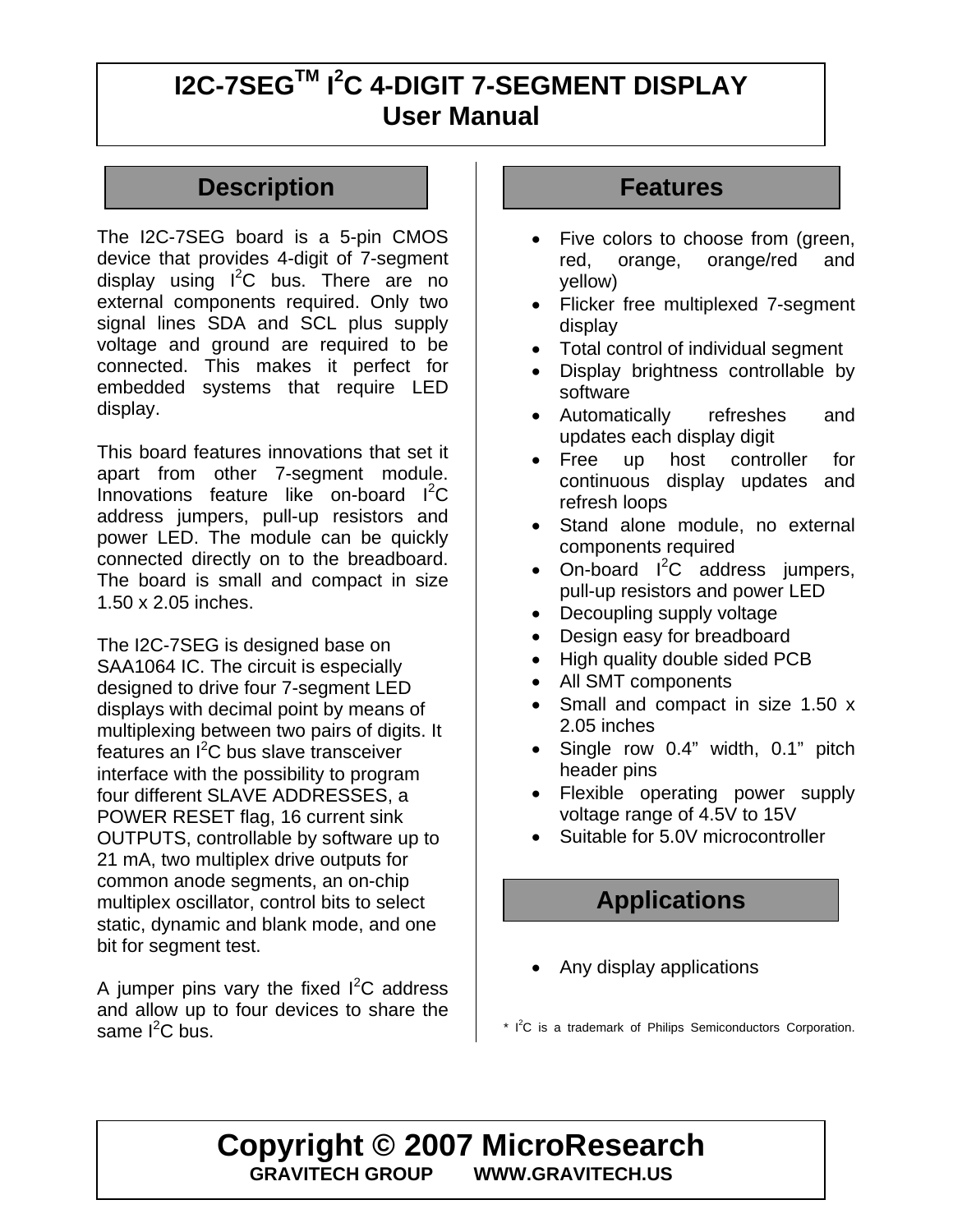# **Pin Configuration**  . . . . . . . . .  $$ Ľ ■●●●● ш VCC (1) GND (2) SDA (3) SCL (4) ADR (5)

| Pin No. | <b>Name</b> | <b>Type</b> | <b>Description</b>                                                                              |
|---------|-------------|-------------|-------------------------------------------------------------------------------------------------|
|         | <b>VCC</b>  | <b>PWR</b>  | Supply voltage                                                                                  |
| 2       | <b>GND</b>  | <b>PWR</b>  | Supply ground                                                                                   |
| 3       | <b>SDA</b>  | 1/O         | Serial data line                                                                                |
| 4       | <b>SCL</b>  | Input       | Serial clock line                                                                               |
| 5       | <b>ADR</b>  | Input       | Address selection input (DO<br><b>NOT connect this pin when</b><br>using internal address mode) |

#### **Interfaces**

#### **Power:**

The I2C-7SEG board needs an external 4.5VDC – 15.0VDC supply.

• **VCC:** is an input power 4.5VDC – 15.0VDC to I2C-7SEG board.

**GND:** is a common ground for every pin. This pin MUST be connected to ground of the external power supply.

#### **I 2 C pins:**

The I2C-7SEG operates as a slave on the I<sup>2</sup>C bus. Only two signal lines SDA and SCL are required for  $I^2C$  bus. Please refer to I<sup>2</sup>C specification for more information.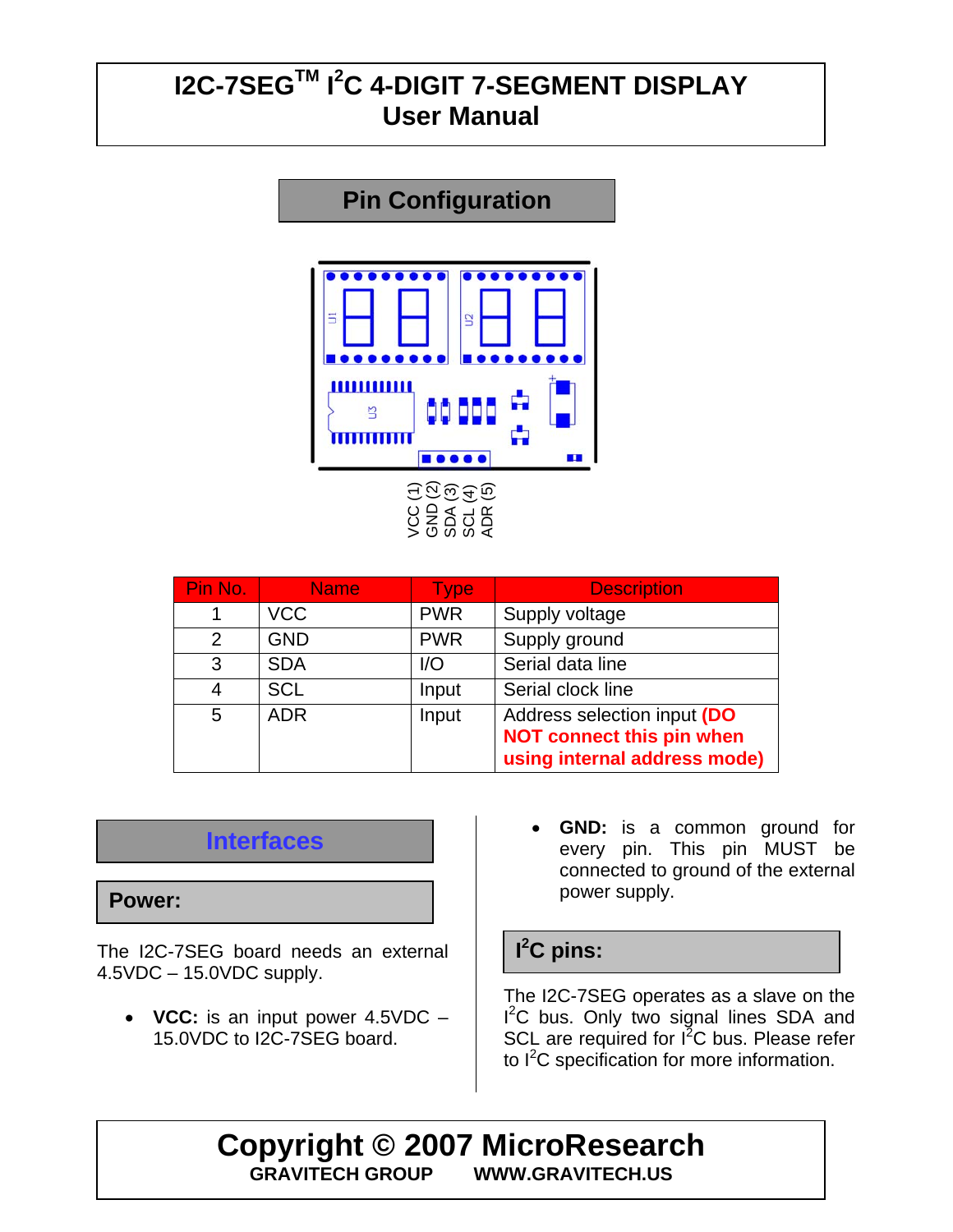#### **Module Configuration**

#### **I 2 C address:**

Default address shipped from the manufacture is 0x70 for write and 0x71 for read.

 $ADR = GND$ 

$$
\begin{array}{cccccccc}\n0 & 1 & 1 & 1 & 0 & A1 & A0 & 1\n\end{array}
$$

**Internal addressing mode:** The address can be easily change by solder the bridge between the middle pad of "ADR" to VCC or GND at the bottom of the module. These two options allow up to two devices to share the same  $I^2C$  bus.



However, if you wish to connect more than two modules on the bus, the external address can be use to connect up to four modules. That is total of 16-digit. To use external address selection, remove all of the solder bridge from ADR pads. Connect voltage to the ADR pin 5 according to the table below.

| <b>ADR Voltage</b> | <b>Read Address</b> | <b>Write Address</b> |
|--------------------|---------------------|----------------------|
| GND                | 70                  |                      |
| 3/8 VCC            | 72                  | 73                   |
| 5/8 VCC            | 74                  | 75                   |
| VCC.               | 76                  |                      |

#### **Power-on LED:**

The green LED on the module is illuminating when the power applied. The power-on LED is enabled from the manufacture. It can be disabling for light sensitive or low current requirement application by remove the solder bridge on "LED" at the bottom of the module.



#### **DISABLE this option when VCC is higher than 8.0VDC.**

#### **I 2 C pull-up resistors:**

I<sup>2</sup>C bus specification required to have pullup resistors on SDA and SCL pin. I2C-7SEG come with these two pull-up resistors enabled from the manufacture. It can be disabling when connect to  $I^2C$  bus that already have pull-up resistors by remove the solder bridge on "I2CPU" at the bottom of the module.



**Copyright © 2007 MicroResearch**<br>**GRAVITECH GROUP MWW.GRAVITECH.US WWW.GRAVITECH.US**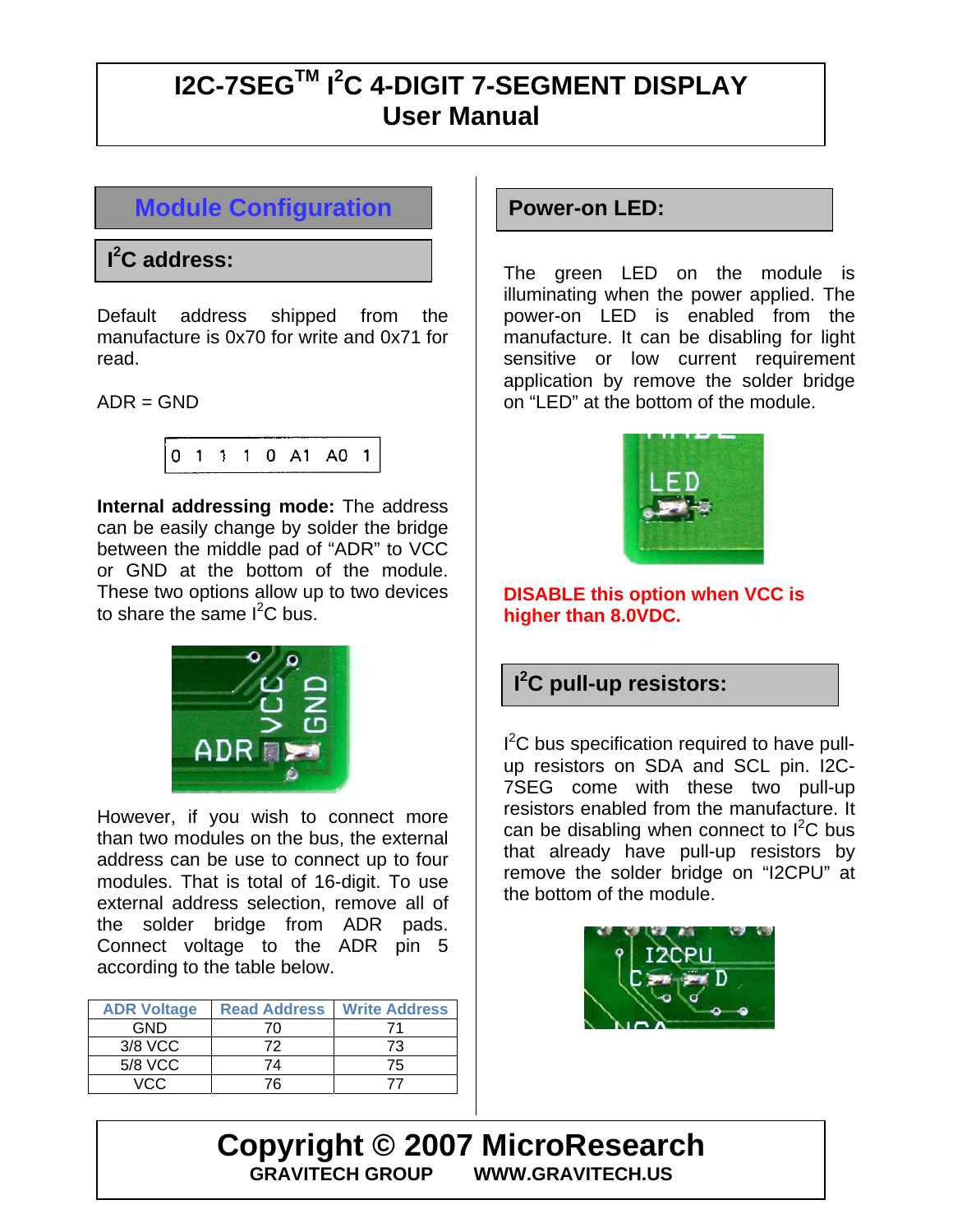Below are the default settings from the manufacture.





uResearch @ 2007 Copyright, All Rights Reserved



uResearch @ 2007 Copyright, All Rights Reserved



uResearch © 2007 Copyright, All Rights Reserved